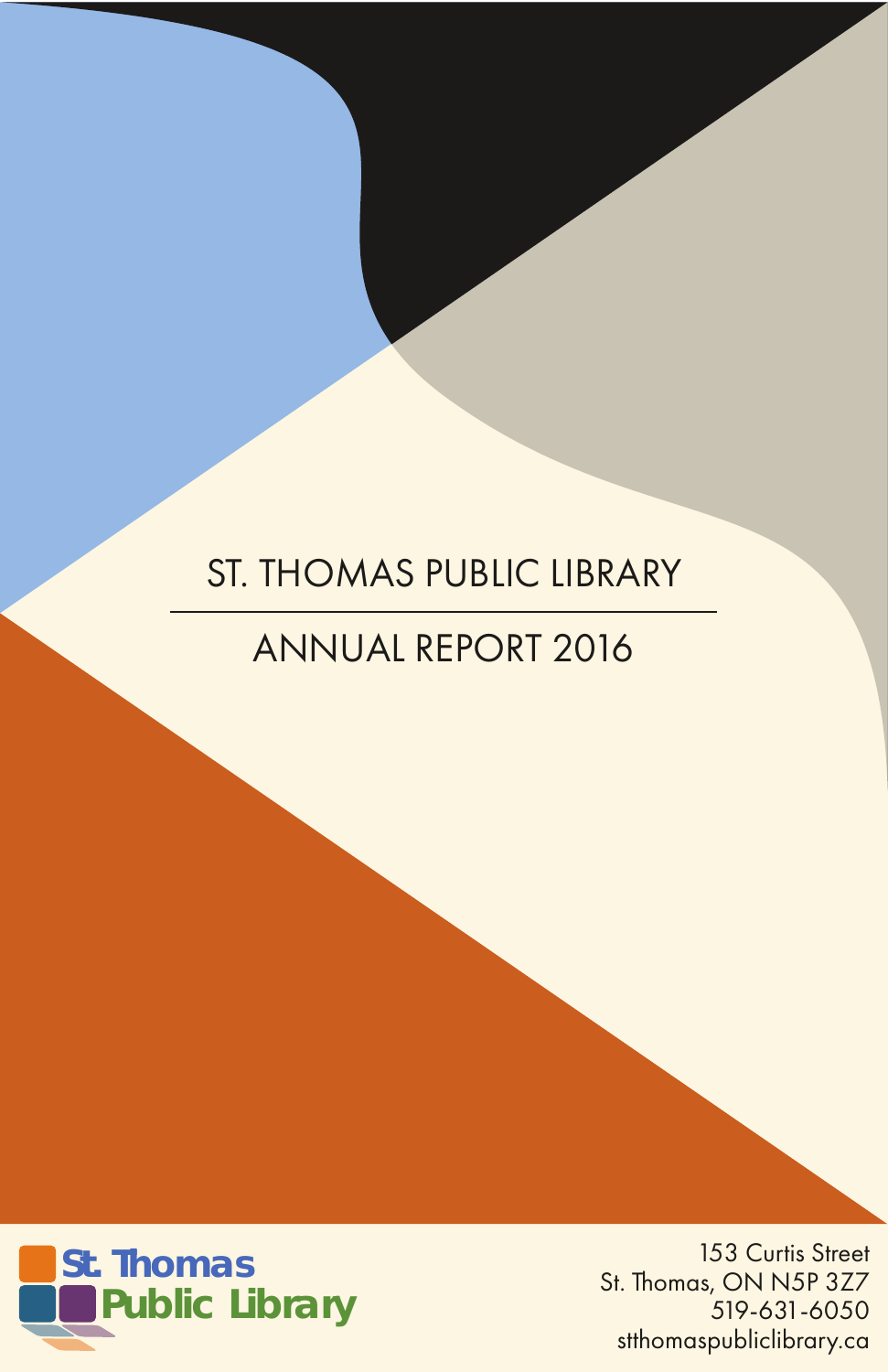# FINANCIALS

#### **REVENUE**

#### 94% **MUNICIPAL SUPPORT**

- Municipal Support | \$2,162,500
- Provincial Grants | \$58,990
- Development Charges | \$50,000
- Internally Generated | \$33,804

# **DONATIONS**

#### Canada Helps | 5%

- Friends of the Library | 38%
- Other Donations| 57%



Other | \$24, 909



TOTAL: \$23,826.86 Support your library today!

*https://www.canadahelps.org/en/charities/st-thomas-public-library*

# CIRCULATION

401,714 **ITEMS BORROWED** 

253,436 Print Materials 117,768 DVDs, CDs, and Media 30,510 Ebooks and Magazines

### REFERENCE

- General Information | 6%
- Community Information | 0.5%
- Local History | 1.5%
- Reader's Advisory | 2%
- Request | 68%
- Technology | 13%
- Programs and Services | 9%

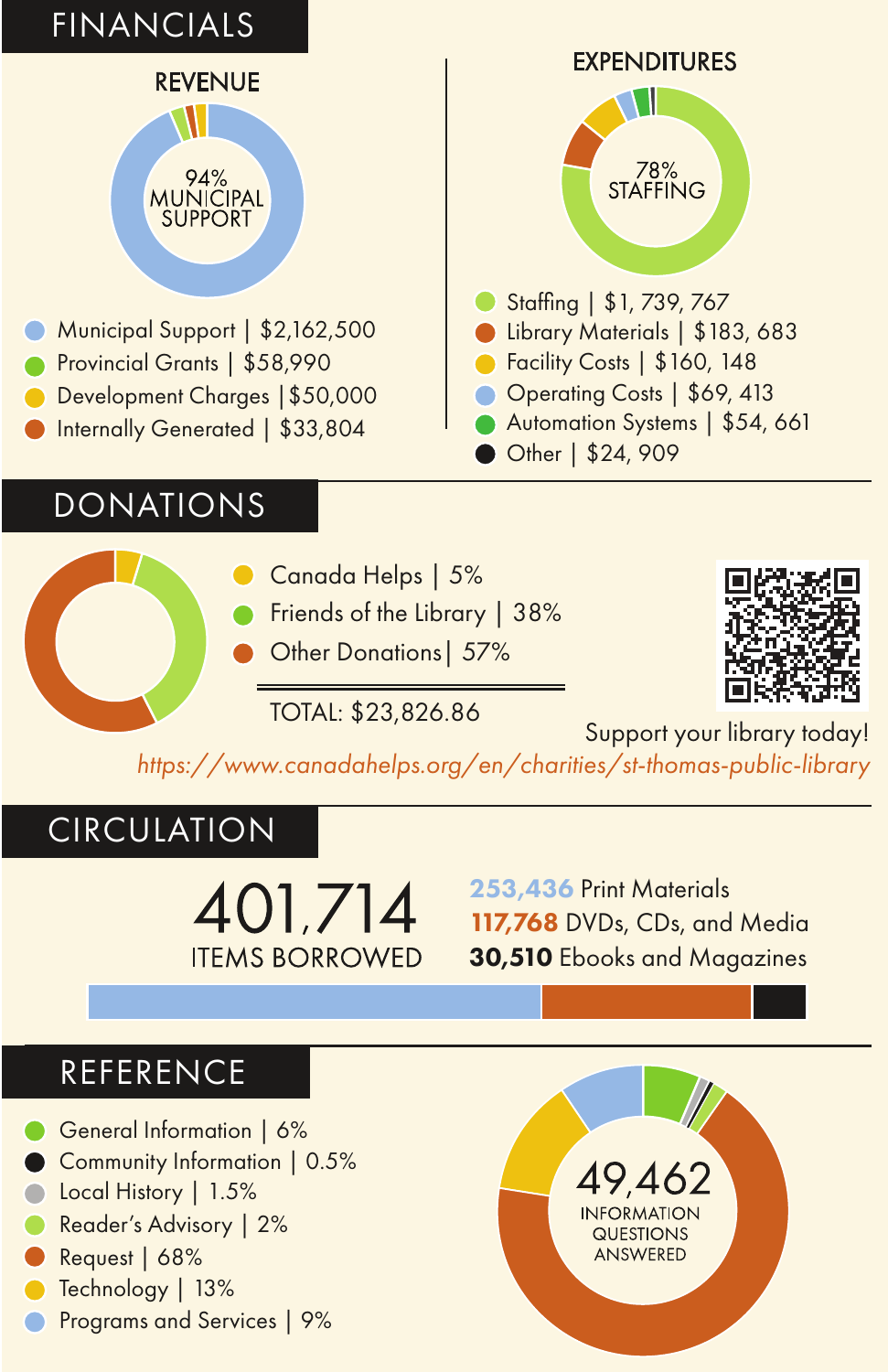## MEMBERS + VISITORS







## **TECHNOLOGY**



7421 **WIFI USERS** 

# GALE COURSES



43,460 **CATALOGUE SEARCHES** 



# **562,202 minutes**<br>of class time



"I have always had an interest in law, but felt intimidated by it until I took this course. I enjoyed the lessons, and am looking forward to pursuing my education in this field." *Course: Explore a Career as a Paralegal*

"I wasn't planning on installing Windows 10 on my laptop, but now that I've done this course, I have! Thank you for making this change an easy process. The instructor really knew his stuff!" *Course: Introduction to Windows 10*

# SOCIAL MEDIA





**Twitter** 264 followers



**Pinterest** 1502 followers



**Newsletter** 1523 subscribers 7314 total views



**Bloa** 3870 visitors 6000 total views